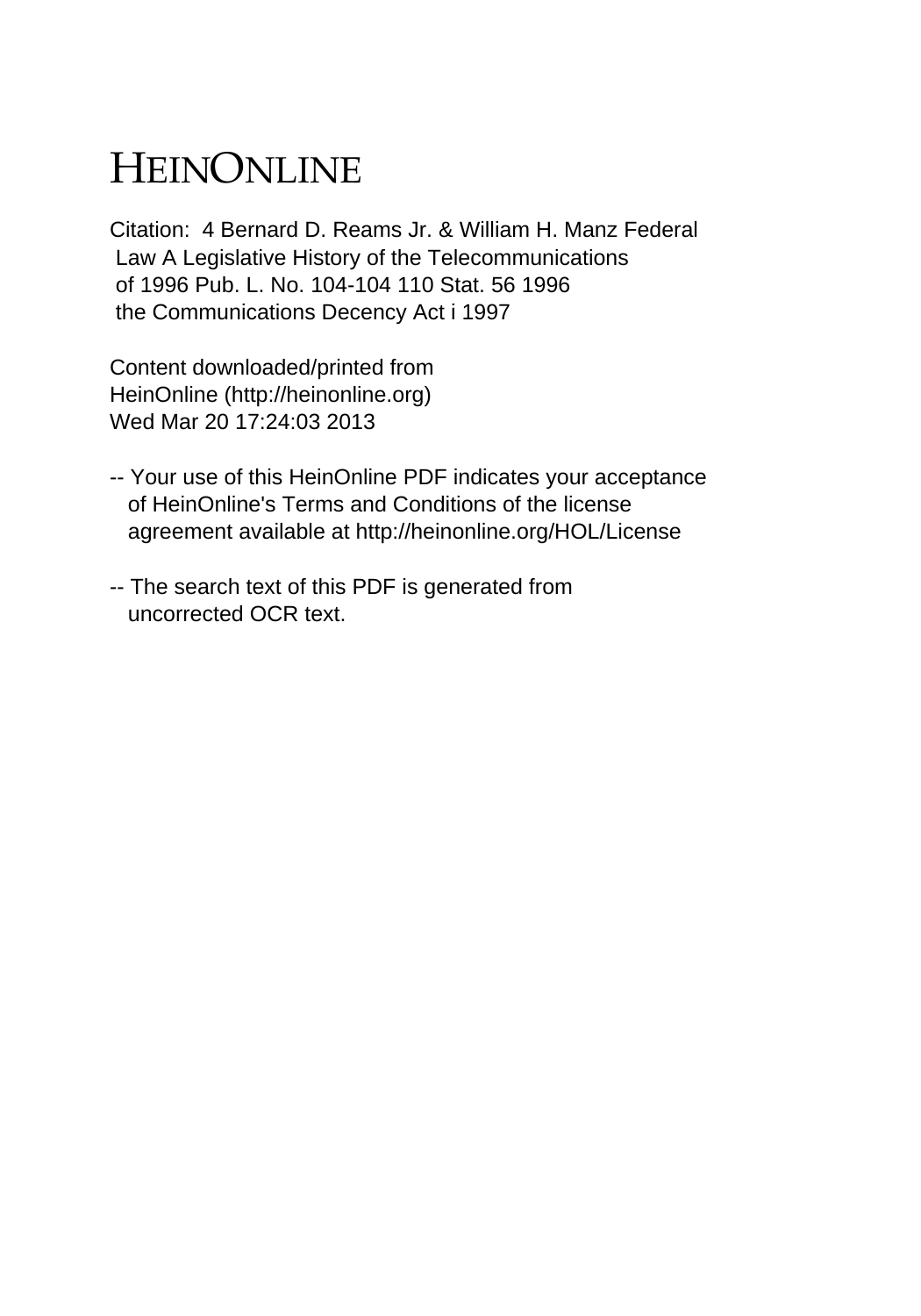## FEDERAL **TELECOMMUNICATIONS** LAW: A LEGISLATIVE HISTORY OF THE **TELECOMMUNICATIONS ACT** OF **1996** PUB. L. NO. 104-104, 110 STAT. 56 (1996) **INCLUDING** THE **COMMUNICATIONS DECENCY ACT**

**Volume 4 Document Numbers 96-101**

**BY** 

BERNARD D. REAMS, JR. ASSOCIATE DEAN AND PROFESSOR OF LAW ST. JOHN'S UNIVERSITY IN NEW YORK

AND

WILLIAM H. MANZ EXECUTIVE LAW LIBRARIAN ST. JOHN'S UNIVERSITY IN NEW YORK

> William **S. Hein &** Co., Inc. Buffalo, N.Y. 1997